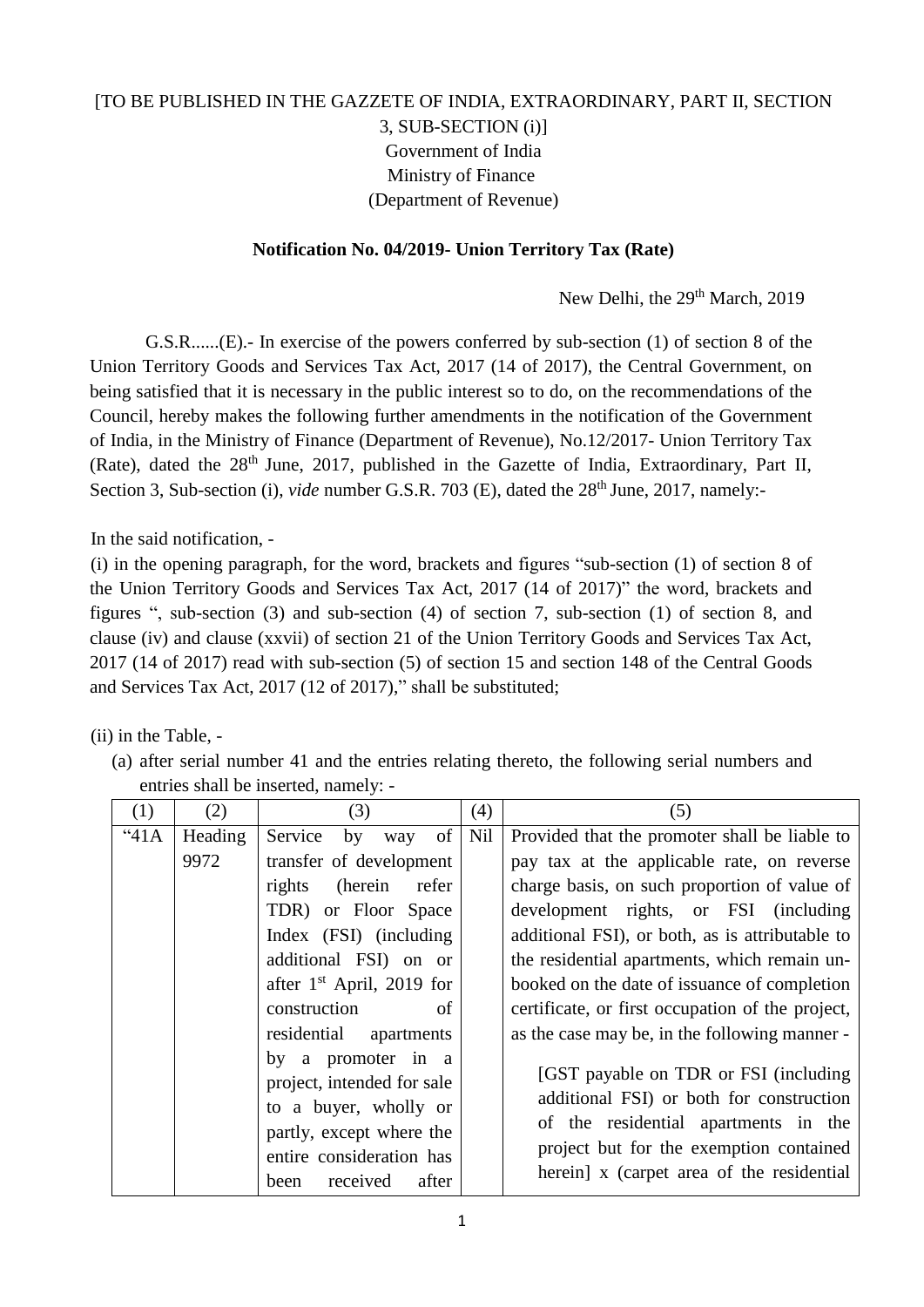|     |                 | issuance of completion<br>certificate,<br>where<br>required,<br>the<br>by<br>competent authority or<br>after its first occupation,<br>whichever is earlier.<br>amount of GST<br>The<br>exemption available for<br>construction<br>of<br>residential apartments in<br>the project under this<br>notification<br>shall<br>be<br>calculated as under:<br>[GST payable on TDR<br><b>FSI</b><br><i>(including)</i><br><b>or</b><br>additional FSI) or both<br>for construction of the<br>project] x (carpet area of<br>residential<br>the<br>apartments in the project<br>$\div$ Total carpet area of<br>residential<br>the<br>and |     | apartments in the project which remain<br>un-booked on the date of issuance of<br>completion certificate or first occupation<br>: Total carpet area of the residential<br>apartments in the project)<br>Provided further that tax payable in terms of<br>the first proviso hereinabove shall not exceed<br>0.5 per cent. of the value in case of<br>affordable residential apartments and 2.5 per<br>cent. of the value in case of residential<br>apartments other than affordable residential<br>apartments remaining un-booked on the date<br>of issuance of completion certificate or first<br>occupation<br>The liability to pay Union Territory tax on<br>the said portion of the development rights or<br>FSI, or both, calculated as above, shall arise<br>on the date of completion or first occupation<br>of the project, as the case may be, whichever<br>is earlier. |
|-----|-----------------|-------------------------------------------------------------------------------------------------------------------------------------------------------------------------------------------------------------------------------------------------------------------------------------------------------------------------------------------------------------------------------------------------------------------------------------------------------------------------------------------------------------------------------------------------------------------------------------------------------------------------------|-----|---------------------------------------------------------------------------------------------------------------------------------------------------------------------------------------------------------------------------------------------------------------------------------------------------------------------------------------------------------------------------------------------------------------------------------------------------------------------------------------------------------------------------------------------------------------------------------------------------------------------------------------------------------------------------------------------------------------------------------------------------------------------------------------------------------------------------------------------------------------------------------|
| 41B | Heading<br>9972 | commercial apartments<br>in the project)<br>Upfront amount (called<br>premium,<br>salami,<br>as<br>cost, price, development<br>charges or by any other                                                                                                                                                                                                                                                                                                                                                                                                                                                                        | Nil | Provided that the promoter shall be liable to<br>pay tax at the applicable rate, on reverse<br>charge basis, on such proportion of upfront<br>amount (called as premium, salami, cost,                                                                                                                                                                                                                                                                                                                                                                                                                                                                                                                                                                                                                                                                                          |
|     |                 | name) payable in respect<br>of service by way of<br>granting of long term<br>lease of thirty years, or<br>after<br>more,<br>on<br><b>or</b><br>01.04.2019,<br>for<br>construction<br>of                                                                                                                                                                                                                                                                                                                                                                                                                                       |     | price, development charges or by any other<br>name) paid for long term lease of land, as is<br>attributable to the residential apartments,<br>which remain un- booked on the date of<br>issuance of completion certificate, or first<br>occupation of the project, as the case may be,<br>in the following manner -                                                                                                                                                                                                                                                                                                                                                                                                                                                                                                                                                             |
|     |                 | residential<br>apartments<br>by a promoter in a<br>intended for<br>project,<br>sale to a buyer, wholly<br>or partly, except where<br>the entire consideration<br>has been received after<br>issuance of completion<br>certificate,<br>where                                                                                                                                                                                                                                                                                                                                                                                   |     | [GST payable on upfront amount (called)<br>premium,<br>salami, cost,<br>price,<br>as<br>development charges or by any other<br>name) payable for long term lease of land<br>construction of the residential<br>for<br>apartments in the project but for the<br>exemption contained herein] x (carpet<br>area of the residential apartments in the                                                                                                                                                                                                                                                                                                                                                                                                                                                                                                                               |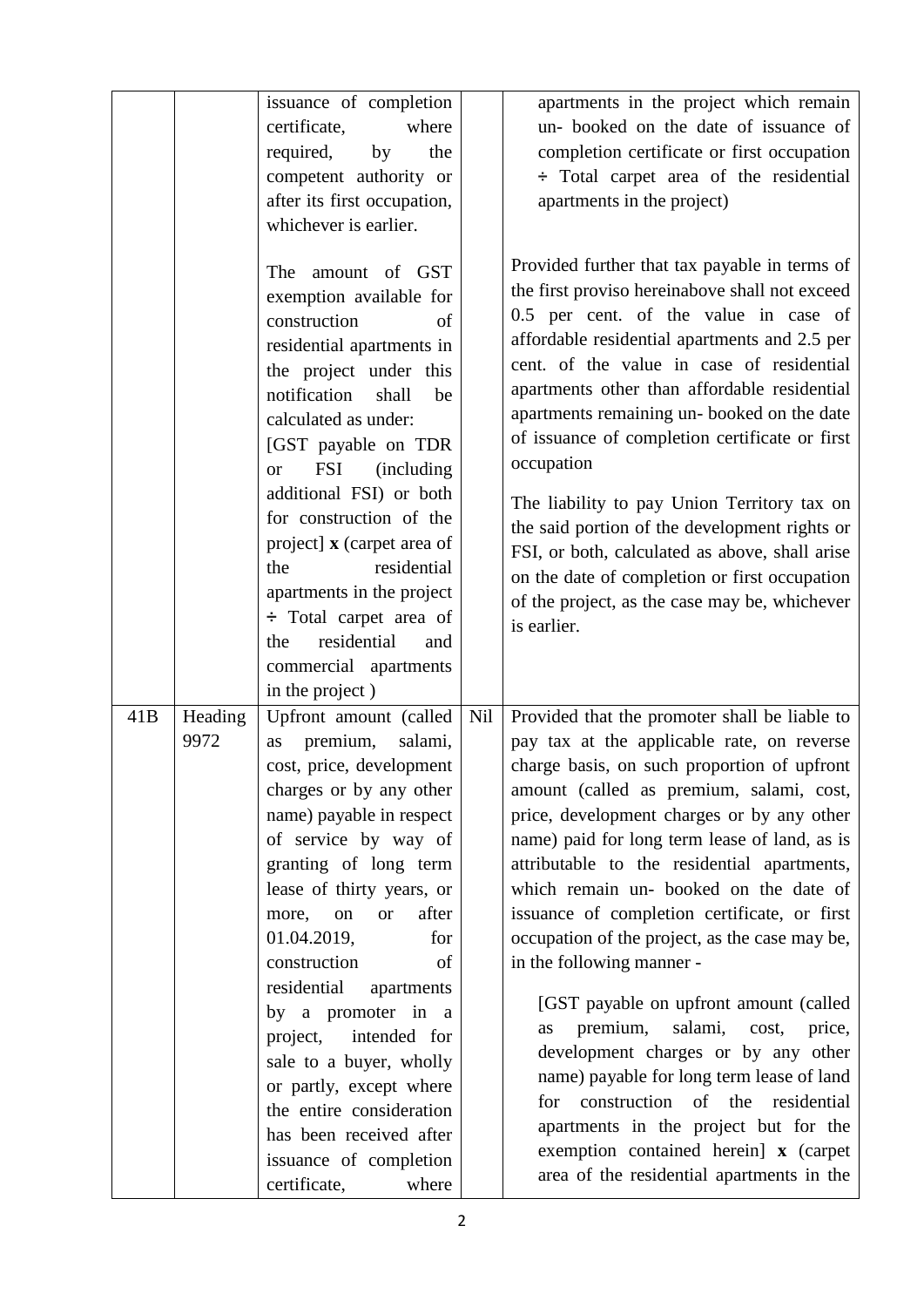| required,<br>by<br>the<br>competent authority or<br>after its first occupation,<br>whichever is earlier.<br>The<br>amount of GST<br>exemption available for<br>construction<br>of<br>residential apartments in<br>the project under this<br>notification<br>shall<br>be<br>calculated as under:<br>IGST<br>payable<br><sub>on</sub><br>upfront amount (called<br>premium,<br>salami,<br>as<br>cost, price, development | project which remain un- booked on the<br>date of issuance of completion certificate<br>or first occupation $\div$ Total carpet area of<br>the residential apartments in the project);<br>Provided further that the tax payable in terms<br>of the first proviso shall not exceed 0.5 per<br>cent. of the value in case of<br>affordable<br>residential apartments and 2.5 per cent. of<br>the value in case of residential apartments<br>other than affordable residential apartments<br>remaining un-booked on the date of issuance<br>of completion certificate or first occupation.<br>The liability to pay Union Territory tax on<br>the said proportion of upfront amount (called |
|------------------------------------------------------------------------------------------------------------------------------------------------------------------------------------------------------------------------------------------------------------------------------------------------------------------------------------------------------------------------------------------------------------------------|-----------------------------------------------------------------------------------------------------------------------------------------------------------------------------------------------------------------------------------------------------------------------------------------------------------------------------------------------------------------------------------------------------------------------------------------------------------------------------------------------------------------------------------------------------------------------------------------------------------------------------------------------------------------------------------------|
| charges or by any other<br>name) payable for long<br>term lease of land for<br>of<br>construction<br>the<br>project] x (carpet area of<br>residential<br>the<br>apartments in the project<br>$\div$ Total carpet area of<br>residential<br>the<br>and<br>commercial apartments<br>in the project).                                                                                                                     | as premium, salami, cost, price, development<br>charges or by any other name) paid for long<br>term lease of land, calculated as above, shall<br>arise on the date of issue of completion<br>certificate or first occupation of the project,<br>as the case may be.                                                                                                                                                                                                                                                                                                                                                                                                                     |

(iii) after paragraph 1, the following paragraphs shall be inserted, namely, -

"1A. Value of supply of service by way of transfer of development rights or FSI by a person to the promoter against consideration in the form of residential or commercial apartments shall be deemed to be equal to the value of similar apartments charged by the promoter from the independent buyers nearest to the date on which such development rights or FSI is transferred to the promoter.

1B. Value of portion of residential or commercial apartments remaining un-booked on the date of issuance of completion certificate or first occupation, as the case may be, shall be deemed to be equal to the value of similar apartments charged by the promoter nearest to the date of issuance of completion certificate or first occupation, as the case may be."

(iv) in paragraph 3 relating to Explanation, after clause (iv), the following clause shall be inserted, namely: -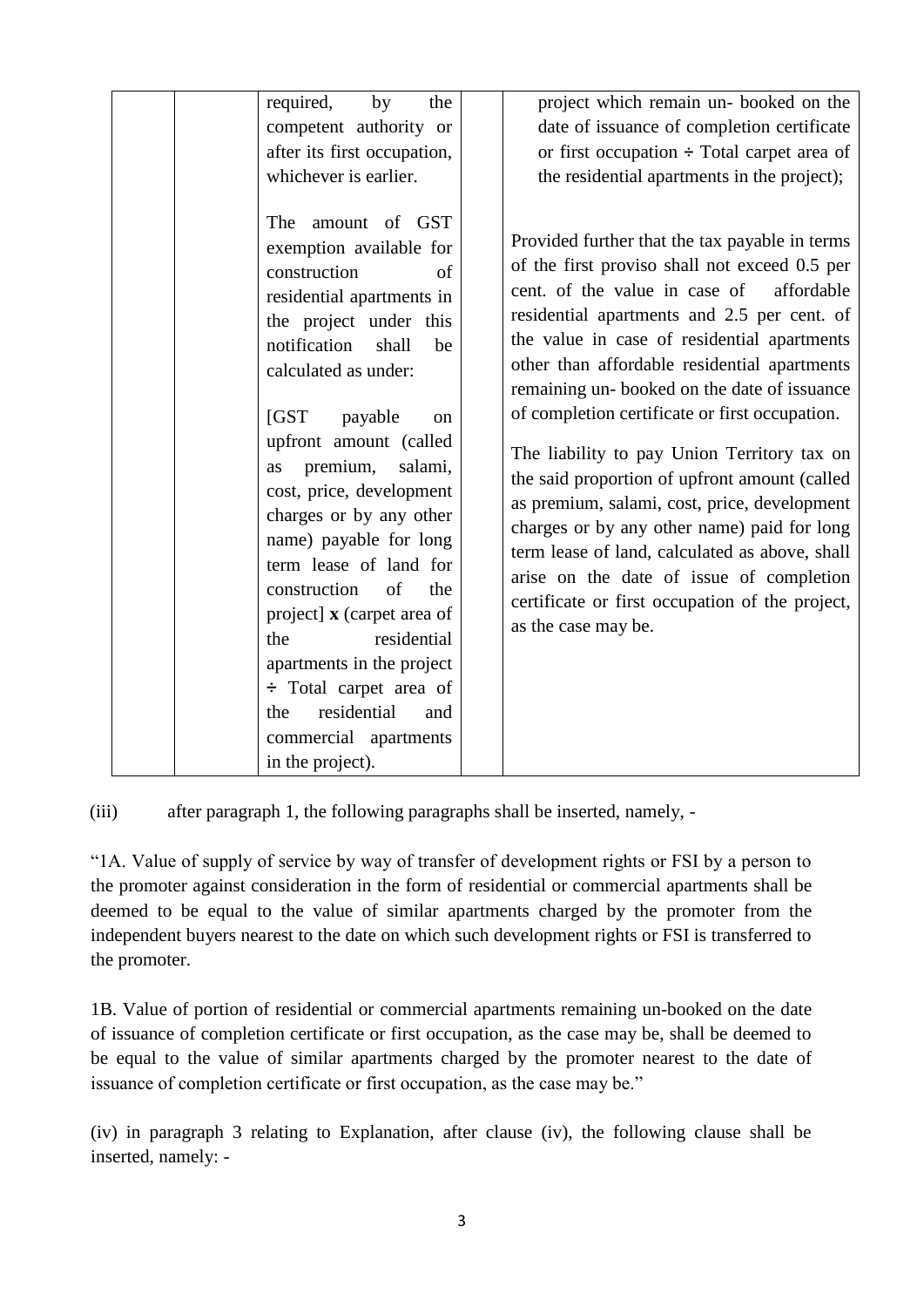"(v) The term "apartment" shall have the same meaning as assigned to it in clause (e) under section 2 of the Real Estate (Regulation and Development) Act, 2016 (16 of 2017).

(vi) The term "affordable residential apartment" shall have the same meaning as assigned to it in the notification No. 11/2017- Union Territory Tax (Rate), published in the Gazette of India, Extraordinary, Part II, Section 3, Sub-section (i) dated 28<sup>th</sup> June, 2017 vide GSR number 702  $(E)$  dated  $28<sup>th</sup>$  June, 2017, as amended.

(vii) The term "promoter" shall have the same meaning as assigned to it in clause (zk) under section 2 of the Real Estate (Regulation and Development) Act, 2016 (16 of 2017).

(viii) The term "project" shall mean a Real Estate Project or a Residential Real Estate Project.

(ix) the term "Real Estate Project (REP)" shall have the same meaning as assigned to it in clause (zn) under section 2 of the Real Estate (Regulation and Development) Act, 2016 (16 of 2017).

(x) The term "Residential Real Estate Project (RREP)" shall mean a REP in which the carpet area of the commercial apartments is not more than 15 per cent. of the total carpet area of all the apartments in the REP;

(xi) The term "carpet area" shall have the same meaning as assigned to it clause (k) under section 2 of the Real Estate (Regulation and Development) Act, 2016 (16 of 2017).

(xii) "an apartment booked on or before the date of issuance of completion certificate or first occupation of the project" shall mean an apartment which meets all the following three conditions, namely-

(a) part of supply of construction of the apartment service has time of supply on or before the said date; and

(b) consideration equal to at least one instalment has been credited to the bank account of the registered person on or before the said date; and

(c) an allotment letter or sale agreement or any other similar document evidencing booking of the apartment has been issued on or before the said date.

(xiii) "floor space index (FSI)" shall mean the ratio of a building's total floor area (gross floor area) to the size of the piece of land upon which it is built.".

2. This notification shall come into force with effect from the 1<sup>st</sup> day of April, 2019.

[F. No.354/32/2019 -TRU]

(Pramod Kumar) Deputy Secretary to the Government of India

Note: -The principal notification No. 12/2017 - Union Territory Tax (Rate), dated the 28thJune, 2017 was published in the Gazette of India, Extraordinary, *vide* number G.S.R. 703 (E), dated the  $28<sup>th</sup>$  June, 2017 and was last amended by notification No.  $28/2018$  - Union